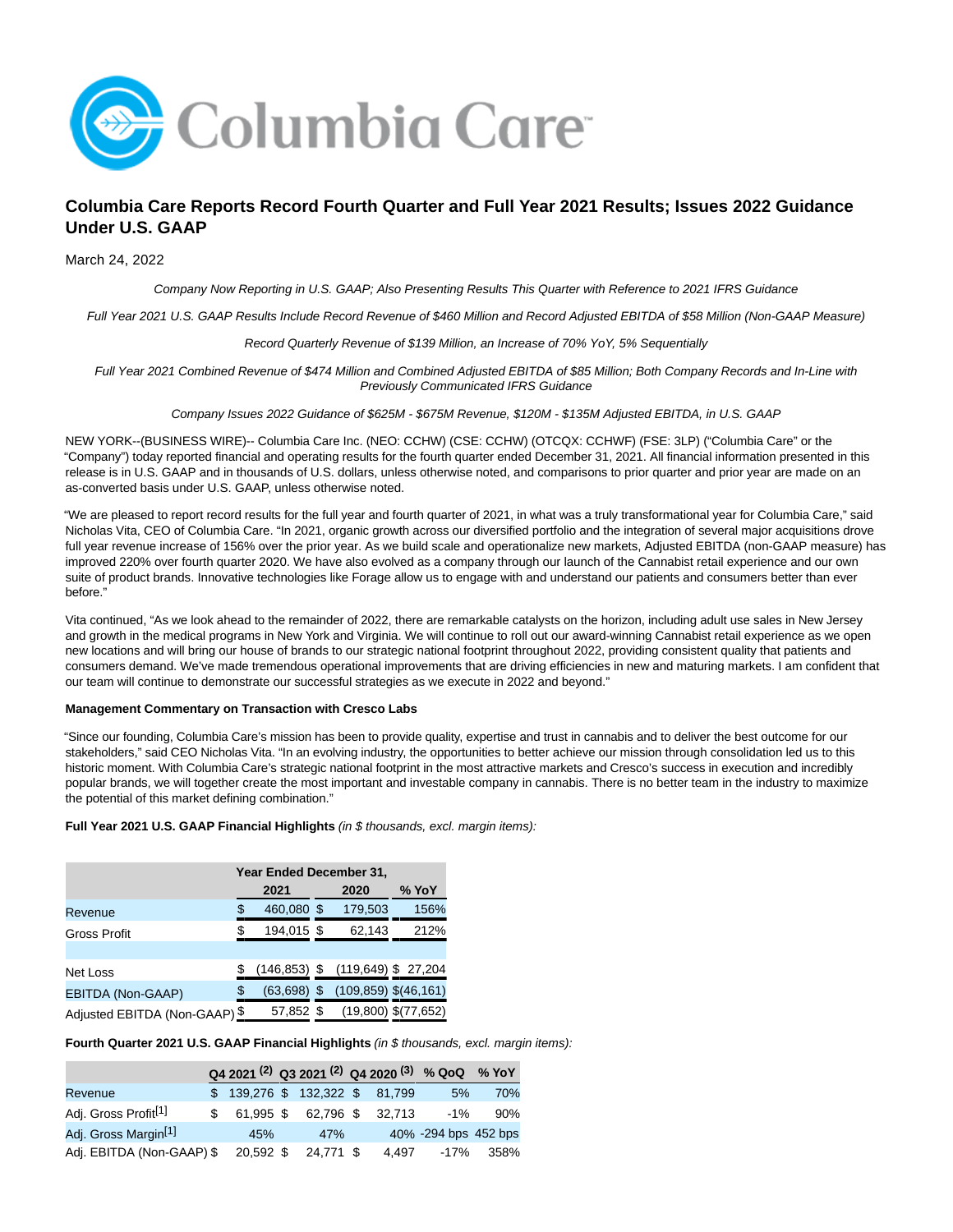[1] Excludes \$4.7 million in Q4 2021, \$1.4 million in Q3 2021 and \$1.3 million in Q4 2020 related to the mark-up of inventory acquired in acquisitions.

[2] Represents Reported Results

[3] Represents Combined Results, which include dispensary operations in Ohio.

#### **Full Year 2021 IFRS Guidance and Results (unaudited)**

The following table provides the Company's results for the year ended December 31, 2021 based on IFRS compared to the Company's most recent 2021 guidance as issued on November 12, 2021:

| Metric                                                   | <b>IFRS Guidance IFRS Results</b> |        |
|----------------------------------------------------------|-----------------------------------|--------|
| <b>Combined Revenue</b>                                  | \$470M - \$485M                   | \$473M |
| Combined Adjusted Gross Margin (Non-IFRS) <sup>(1)</sup> | $46%+$                            | 45%    |
| Combined Adjusted EBITDA (Non-IFRS)                      | \$85M - \$95M                     | \$85M  |

[1] Excludes changes in fair value of biological assets and inventory sold for all periods presented,

as well as \$7.7 million in 2021 related to the mark-up of inventory acquired in acquisitions.

With respect to the table above, Combined Revenue, Combined Adjusted Gross Margin and Combined Adjusted EBITDA include results from the CannAscend transaction prior to its close on July 1, 2021.

See "Non-GAAP & Non-IFRS Financial Measures" at the end of this press release for more information regarding the Company's use of non-GAAP and non-IFRS financial measures.

**Top 5 Markets by Revenue in Q4[4]:** California, Colorado, Massachusetts, Ohio, Pennsylvania

**Top 5 Markets by Adjusted EBITDA in Q4[4]:** Colorado, Maryland, Massachusetts, Pennsylvania, Virginia

[4] Markets are listed alphabetically

## **Operational Highlights for Fourth Quarter 2021**

Sustained momentum on branding initiatives at retail and product levels:

- Transformed entire Florida footprint of 14 stores to Cannabist retail experience on December 8
- Launched Classix brand in five new markets on October 13 in the industry's widest multi-state flower brand launch in a single day
- Announced partnership with Mike Tyson's Tyson 2.0 cannabis line, as exclusive cultivation, manufacturing and distribution partner within Columbia Care markets

Building scale with continued retail expansion:

- Entered the Missouri medical market in October
- Closed acquisition of Medicine Man in Colorado in November, strengthening leadership position in the world's second largest cannabis market
- Opened new dispensary in a Richmond, Virginia suburb in November, the third location in the state

Proven cultivation expertise and execution:

- First to offer whole flower for sale in New York medical market in October
- Achieved first harvest out of Riverhead, Long Island greenhouse in December, with high quality testing / flower for the New York medical program
- Continued to drive operational improvements and adherence to national cultivation SOPs, leading to increases in potency and yield throughout the cultivation portfolio
- Wholesale revenue represented 19% of total revenue in Q4

## **Operational Highlights for Full Year 2021**

Sustained momentum on branding initiatives at retail and product levels:

- Unveiled Cannabist retail experience, transforming the storefront and shopping experience for patients and consumers; to date, there are 26 Cannabists across the U.S., representing nearly one-third of the 83 active retail locations
- Launched Columbia Care house of brands across national footprint, including Seed & Strain, Triple Seven, Amber, Press and edibles. In-house and owned brands now account for 67% of all flower sold at Columbia Care owned dispensaries
- Wholesale revenue increased from 13% in Q1 to 19% in Q4, due to additional cultivation capacity and ongoing brand rollout

Building scale across strategic national portfolio: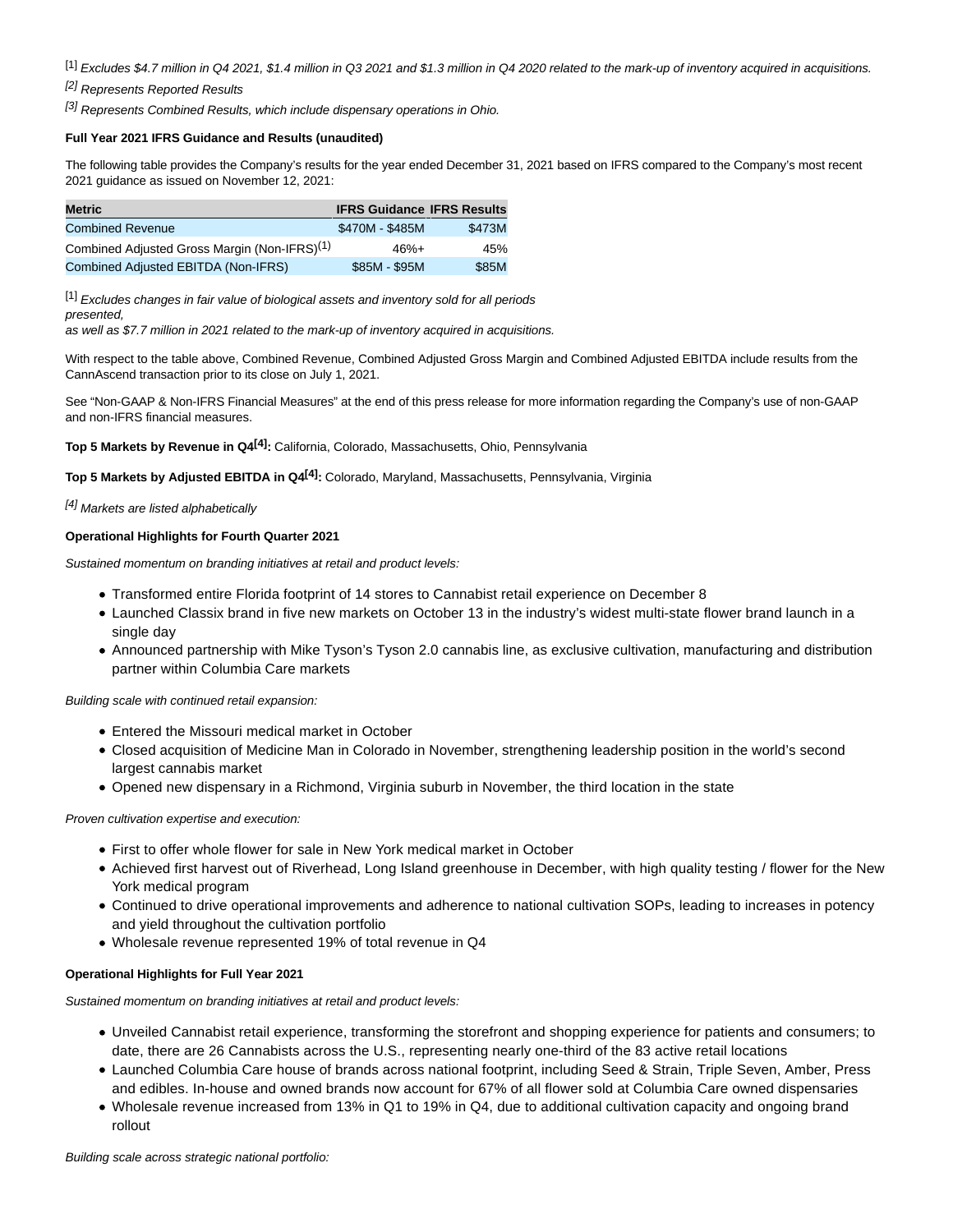- Added 12 retail locations in 2021 and opened in new markets of Missouri, Utah and West Virginia
- Closed acquisitions throughout the year: 34-acre cultivation and manufacturing site in Long Island, NY in Q2; multi-state operator Green Leaf Medical in Q2; CannAscend transaction for Ohio assets in Q3; vertically-integrated Colorado operator Medicine Man in Q4
- Added more than 1 million square feet of cultivation and production capacity to our footprint

## **Capital Markets Highlights**

- CCHW included in MSCI Canada Small Cap Index, as of market close on November 30
- In December 2021, the Company secured a mortgage on the Riverhead, Long Island property for \$20M at an annual interest rate equal to the Wall Street prime rate ("Index") plus 2.25%
- Subsequent to quarter close, on February 3, 2022, Company completed a private placement of US\$185 million aggregate principal amount of 9.50% senior-secured first-lien notes due 2026

## **2022 Outlook**

| Metric                     | <b>U.S. GAAP Guidance</b> |
|----------------------------|---------------------------|
| Revenue                    | \$625M to \$675M          |
| Adjusted EBITDA (Non-GAAP) | \$120M to \$135M          |

Columbia Care's 2022 outlook assumes adult use sales begin in New Jersey in Q2 2022, but does not include any contribution from future acquisitions, nor does it assume any changes in the regulatory environment in markets where Columbia Care currently operates. This also excludes markets where a conversion from medical only to adult use is under consideration by the Governor and/or legislature. See "Caution Concerning Forward-Looking Statements" below for further discussion.

#### **Conference Call and Webcast Details**

The Company will host a conference call on Thursday, March 24, 2022 at 8:00 a.m. EST to discuss financial and operating results for the fourth quarter and full year of 2021.

To access the live conference call via telephone, please dial 1-877-407-8914 (US Callers) or 1-201-493-6795 (international callers). A live audio webcast of the call will also be available in the Investor Relations section of the Company's website a[t https://ir.col-care.com/ o](https://ir.col-care.com/)r at [https://themediaframe.com/mediaframe/webcast.html?webcastid=nUKUeVI9.](https://themediaframe.com/mediaframe/webcast.html?webcastid=nUKUeVI9)

A replay of the audio webcast will be available in the Investor Relations section of the Company's website approximately 2 hours after completion of the call and will be archived for 30 days.

## **U.S. GAAP Financial Reporting**

Beginning with the quarter ended December 31, 2021, the Company has prepared its financial statements, including all comparative figures, in compliance with U.S. GAAP instead of IFRS. Changes to comparative figures for prior periods reflect their presentation in accordance with U.S. GAAP and is not a change in the Company's underlying performance as previously reported under IFRS.

A reconciliation of non-GAAP financial measures to their nearest comparable GAAP measure is included in this press release and a further discussion of these items will be contained in our annual report on Form 10-K.

#### **Non-GAAP, Non-IFRS and IFRS Financial Measures**

In this press release, Columbia Care refers to certain non-GAAP financial measures, including EBITDA, Adjusted EBITDA and Adjusted Gross Margin and to certain non-IFRS financial measures (which are also non-GAAP financial measures), including Combined Adjusted EBITDA and Combined Adjusted Gross Margin and certain IFRS measures (that are also non-GAAP financial measures) including Revenue, Adjusted Gross Profit and Adjusted Gross Margin. These measures do not have any standardized meaning in accordance with U.S. GAAP or IFRS and may not be comparable to similar measures presented by other companies. Columbia Care considers certain non-GAAP and non-IFRS measures to be meaningful indicators of the performance of its business. These measures are not recognized measures under GAAP and IFRS, do not have a standardized meaning prescribed by GAAP and IFRS and may not be comparable to (and may be calculated differently by) other companies that present similar measures. Accordingly, these measures should not be considered in isolation from nor as a substitute for our financial information reported under GAAP. These non-GAAP, non-IFRS and IFRS measures are used to provide investors with supplemental measures of our operating performance and thus highlight trends in our business that may not otherwise be apparent when relying solely on GAAP measures. These supplemental non-GAAP, non-IFRS and IFRS financial measures should not be considered superior to, as a substitute for, or as an alternative to, and should be considered in conjunction with, the GAAP financial measures presented. We also recognize that securities analysts, investors and other interested parties frequently use non-GAAP, non-IFRS and IFRS measures in the evaluation of companies within our industry.

With respect to non-GAAP financial measures, the Company defines EBITDA as net income (loss) before (i) depreciation and amortization; (ii) income taxes; and (iii) interest expense and debt amortization. Adjusted EBITDA is defined as EBITDA before (i) share-based compensation expense; (ii) goodwill impairment; (iii) fair value mark-up for acquired inventory (iv) acquisition and other non-core costs associated with our recent acquisitions, litigation expenses and COVID-19 expenses (v) fair value changes on derivative liabilities; (vi) impairment on disposal group; (vii) loss on conversion of convertible debt; (viii) earnout liability accrual; (ix) indemnification costs and (x) expenses relating to acquisition and settlement of pre-existing relationships. Adjusted Gross Margin is defined as gross margin before the fair mark-up for acquired inventory. With respect to non-IFRS financial measures, the Company defines Combined Adjusted Gross Margin and Combined Adjusted EBITDA as Adjusted Gross Margin and Adjusted EBITDA, respectively, before (i) net impact, fair value of biological assets and inventory sold; and (ii) impact of conversion for lease accounting from IFRS to U.S. GAAP.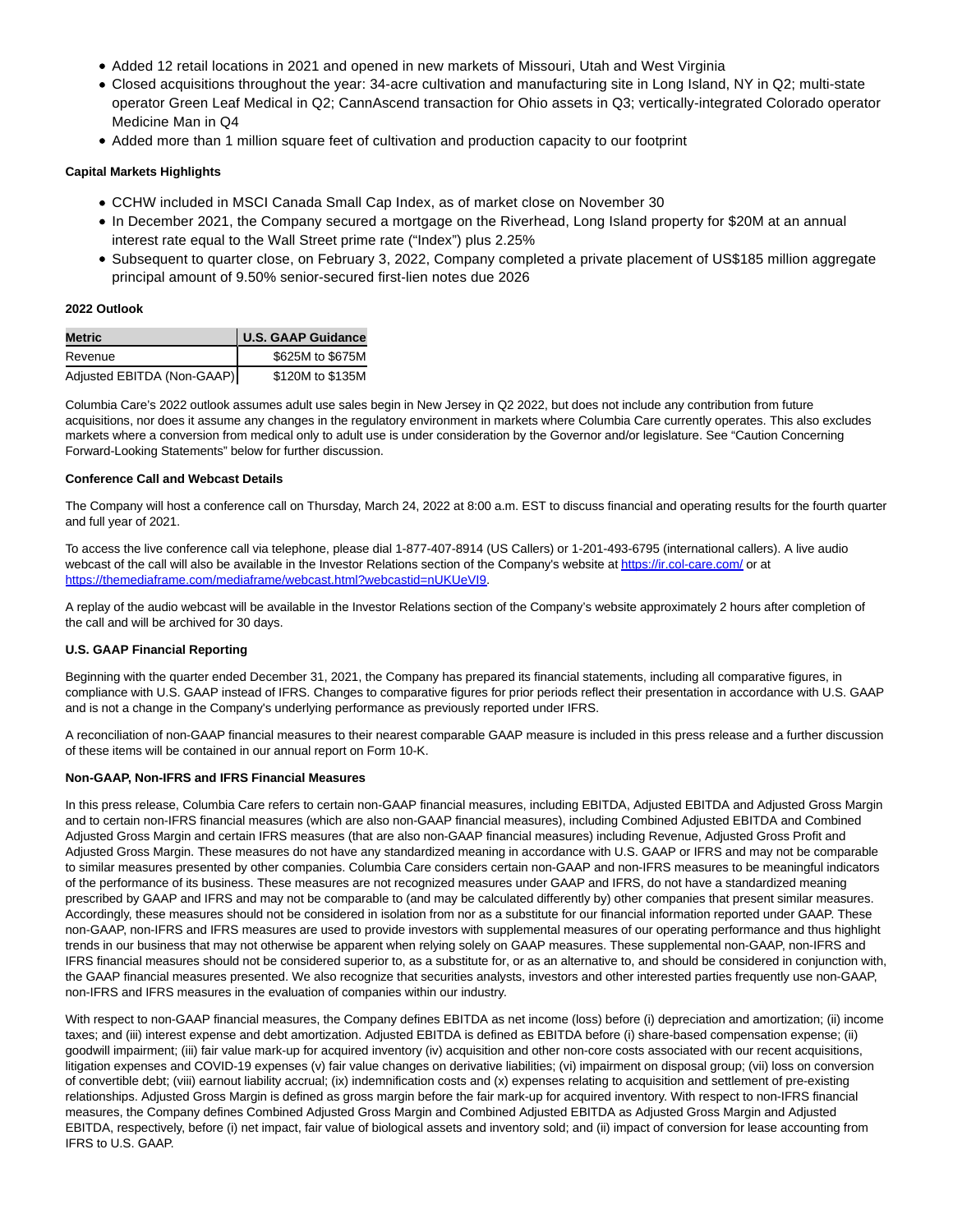The Company views these non-GAAP, non-IFRS and IFRS financial measures as a means to facilitate management's financial and operational decision-making, including evaluation of the Company's historical operating results and comparison to competitors' operating results. These non-GAAP, non-IFRS and IFRS financial measures reflect an additional way of viewing aspects of the Company's operations that, when viewed with GAAP results and the reconciliations to the corresponding GAAP and IFRS financial measure may provide a more complete understanding of factors and trends affecting the Company's business. The determination of the amounts that are excluded from these non-GAAP, non-IFRS and IFRS financial measures are a matter of management judgment and depend upon, among other factors, the nature of the underlying expense or income amounts. Because non-GAAP and non-IFRS financial measures exclude the effect of items that will increase or decrease the Company's reported results of operations, management strongly encourages investors to review the Company's consolidated financial statements and publicly filed reports in their entirety.

Reconciliations of non-GAAP financial measures to their nearest comparable GAAP measures, non-IFRS financial measures to their nearest comparable non-IFRS measures and GAAP and non-GAAP financial measures to IFRS and non-IFRS financial measures are included in this press release and a further discussion of some of these items will be contained in our annual report on Form 10-K.

#### **About Columbia Care**

Columbia Care is one of the largest and most experienced cultivators, manufacturers and providers of cannabis products and related services, with licenses in 18 U.S. jurisdictions and the EU. Columbia Care operates 131 facilities including 99 dispensaries and 32 cultivation and manufacturing facilities, including those under development. Columbia Care is one of the original multi-state providers of medical cannabis in the U.S. and now delivers industry-leading products and services to both the medical and adult-use markets. In 2021, the company launched Cannabist, its new retail brand, creating a national dispensary network that leverages proprietary technology platforms. The company offers products spanning flower, edibles, oils and tablets, and manufactures popular brands including Seed & Strain, Triple Seven, gLeaf, Classix, Press, Amber and Platinum Label CBD. For more information on Columbia Care, please visi[t www.col-care.com.](http://www.col-care.com/)

#### **Caution Concerning Forward-Looking Statements**

This press release contains certain statements that constitute forward-looking information or forward looking statements within the meaning of applicable securities laws and reflect the Company's current expectations regarding future events. Statements concerning Columbia Care's objectives, goals, strategies, priorities, intentions, plans, beliefs, expectations and estimates, and the business, operations, financial performance and condition of Columbia Care are forward-looking statements. The words "believe", "expect", "anticipate", "estimate", "intend", "may", "will", "would", "could", "should", "continue", "plan", "goal", "objective", and similar expressions and the negative of such expressions are intended to identify forwardlooking statements, although not all forward-looking statements contain these identifying words.

The Company has made assumptions with regard to its ability to execute on initiatives, which although considered reasonable by the Company, may prove to be incorrect and are subject to known and unknown risks and uncertainties that may cause actual results, performance or achievements of the Company to be materially different from those expressed or implied by any forward-looking information. Forward-looking information involves numerous assumptions, including assumptions on revenue and expected gross margins, capital allocation, EBITDA break even targets and other financial results; growth of its operations via expansion, for the effects of any transactions; expectations for the potential benefits of any transactions including the acquisition of Green Leaf Medical and Medicine Man; expectations as to organizational impact of executing the Cresco transaction prior to close; statements relating to the business and future activities of, and developments related to, the Company after the date of this press release, including such things as future business strategy, competitive strengths, goals, expansion and growth of the Company's business, operations and plans; expectations that planned transactions (including the Cresco transaction) will be completed as previously announced; expectations regarding cultivation and manufacturing capacity; expectations regarding receipt of regulatory approvals; expectations that licenses applied for will be obtained; potential future legalization of adult-use and/or medical cannabis under U.S. federal law; expectations of market size and growth in the U.S. and the states in which the Company operates; expectations for other economic, business, regulatory and/or competitive factors related to the Company or the cannabis industry generally; and other events or conditions that may occur in the future. Forward-looking statements may relate to future financial conditions, results of operations, plans, objectives, performance or business developments. These statements speak only as at the date they are made and are based on information currently available and on the then current expectations. Holders of securities of the Company are cautioned that forward-looking statements are not based on historical facts but instead are based on reasonable assumptions and estimates of management of the Company at the time they were provided or made and involve known and unknown risks, uncertainties and other factors which may cause the actual results, performance or achievements of the Company, as applicable, to be materially different from any future results, performance or achievements expressed or implied by such forward-looking statements, including, but not limited to, risks and uncertainties related to: the available funds of the Company and the anticipated use of such funds; the availability of financing opportunities; legal and regulatory risks inherent in the cannabis industry; risks associated with economic conditions, dependence on management and currency risk; risks relating to U.S. regulatory landscape and enforcement related to cannabis, including political risks; risks relating to anti-money laundering laws and regulation; other governmental and environmental regulation; public opinion and perception of the cannabis industry; risks related to contracts with third-party service providers; risks related to the enforceability of contracts; reliance on the expertise and judgment of senior management of the Company, and ability to retain such senior management; risks related to proprietary intellectual property and potential infringement by third parties; risks relating to the management of growth; increasing competition in the industry; risks inherent in an agricultural business; risks relating to energy costs; risks associated to cannabis products manufactured for human consumption including potential product recalls; reliance on key inputs, suppliers and skilled labor; cybersecurity risks; ability and constraints on marketing products; fraudulent activity by employees, contractors and consultants; tax and insurance related risks; risks related to the economy generally; risk of litigation; conflicts of interest; risks relating to certain remedies being limited and the difficulty of enforcement of judgments and effect service outside of Canada; risks related to future acquisitions or dispositions; sales by existing shareholders; as well as limited research and data relating to cannabis. Securityholders should review the risk factors discussed under "Risk Factors" in Columbia Care's Form 10 dated February 15, 2022, filed with the applicable securities regulatory authorities and described from time to time in documents filed by the Company with Canadian and U.S. securities regulatory authorities.

The purpose of forward-looking statements is to provide the reader with a description of management's expectations, and such forward-looking statements may not be appropriate for any other purpose. In particular, but without limiting the foregoing, disclosure in this press release as well as statements regarding the Company's objectives, plans and goals, including future operating results and economic performance may make reference to or involve forward-looking statements. Although the Company believes that the expectations reflected in such forward-looking statements are reasonable, it can give no assurance that such expectations will prove to have been correct. A number of factors could cause actual events, performance or results to differ materially from what is projected in the forward-looking statements. No undue reliance should be placed on forward-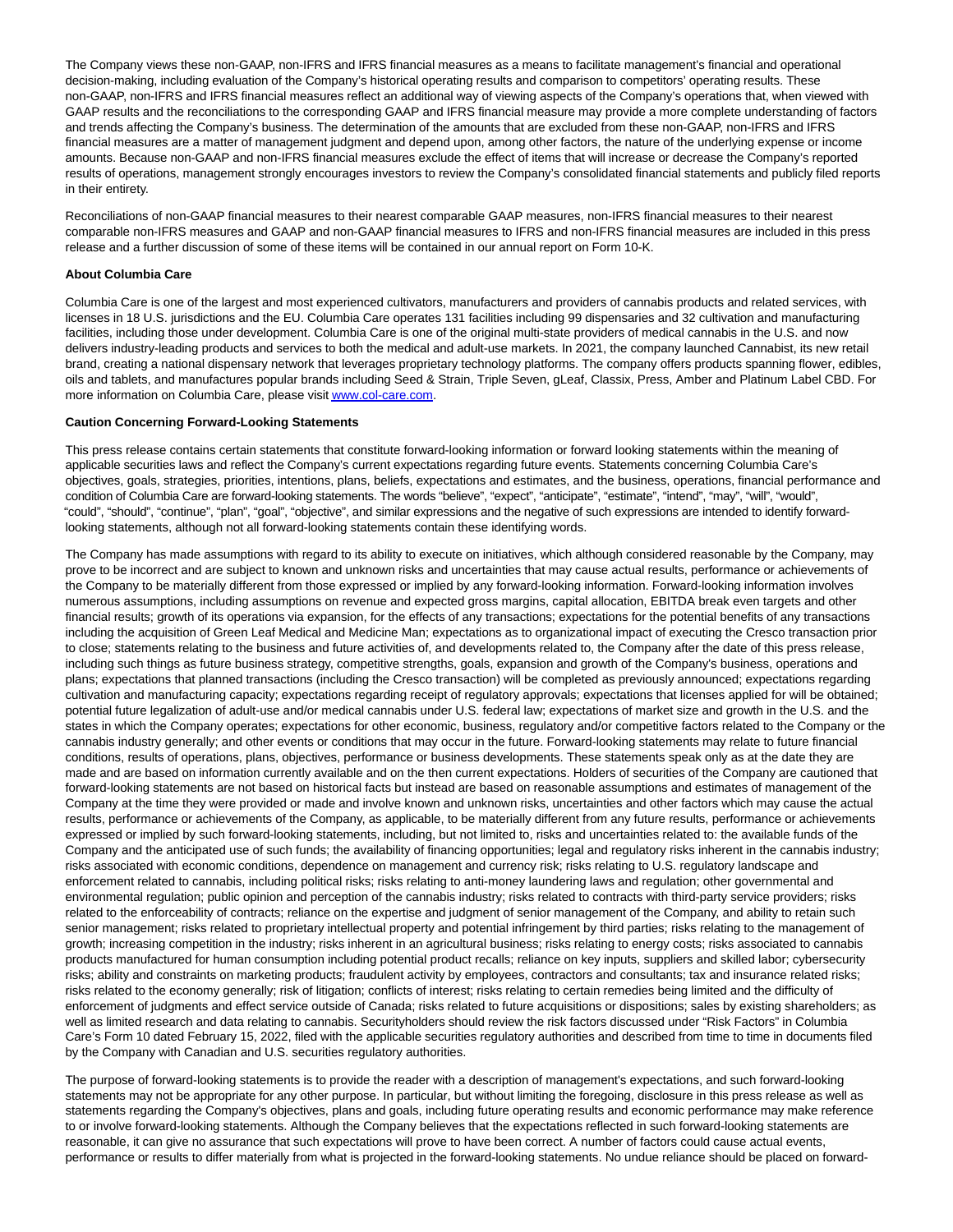looking statements contained in this press release. Such forward-looking statements are made as of the date of this press release. Columbia Care undertakes no obligation to update or revise any forward-looking statements, whether as a result of new information, future events or otherwise, except as required by applicable law. The Company's forward-looking statements are expressly qualified in their entirety by this cautionary statement.

# **TABLE 1 - REPORTED AND COMBINED REVENUE**

(in US \$ thousands, except share and per share figures, unaudited)

|                             | Year Ended December 31, |  |         |  |  |  |
|-----------------------------|-------------------------|--|---------|--|--|--|
|                             | 2021                    |  | 2020    |  |  |  |
| Revenue, as reported        | 460,080 \$              |  | 179.503 |  |  |  |
| CannAscend revenues         | 14.118                  |  | 18.715  |  |  |  |
| Eliminations                | (364)                   |  | (309)   |  |  |  |
| Combined revenue (Non-GAAP) | 473.834 \$              |  | 197.909 |  |  |  |

# **TABLE 2 - RECONCILIATION OF US GAAP TO NON-GAAP MEASURES**

(in US \$ thousands, unaudited)

|                                                               | Year Ended December 31, |            |
|---------------------------------------------------------------|-------------------------|------------|
|                                                               | 2021                    | 2020       |
| Gross profit, as reported                                     | \$<br>194,015 \$        | 62,143     |
| CannAscend gross profit                                       | 5,747                   | 7,411      |
| Eliminations                                                  | (174)                   | (185)      |
| Combined gross profit (Non-GAAP)                              | \$<br>199,588 \$        | 69,369     |
| Fair value mark-up for acquired inventory                     | 7,663                   | 3,111      |
| Combined Adjusted gross profit (Non-GAAP)                     | \$<br>207,251 \$        | 72,480     |
| Impact on conversion of lease accounting from IFRS to US GAAP | 6,311                   | 3,629      |
| Combined Adjusted gross profit (Non-IFRS)                     | \$<br>213,562 \$        | 76,109     |
| Combined Adjusted gross margin (Non-IFRS)                     | 45.1%                   | 38.5%      |
| <b>Net loss</b>                                               | \$<br>$(146, 853)$ \$   | (119, 649) |
| Income tax expense                                            | 139                     | (16, 197)  |
| Depreciation and amortization                                 | 53,002                  | 19,651     |
| Net interest and debt amortization                            | 30,014                  | 6,336      |
| EBITDA (Non-GAAP)                                             | \$<br>$(63, 698)$ \$    | (109, 859) |
| Share-based compensation                                      | 25,018                  | 29,805     |
| Goodwill impairment                                           | 72,328                  |            |
| Fair value mark-up for acquired inventory                     | 7,663                   | 3,111      |
| Adjustments for acquisition and other non-core costs*         | 9,954                   | 7,477      |
| Fair value changes on derivative liabilities                  | (13, 286)               | 11,745     |
| Impairment on disposal group                                  | 2,000                   | 1,969      |
| Loss on conversion of convertible debt                        | 1,580                   |            |
| Earnout liability accrual                                     | (59, 362)               | 21,757     |
| Indemnification costs                                         |                         | 14,195     |
| Acquisition and settlement of pre-existing relationships      | 75,655                  |            |
| Adjusted EBITDA (Non-GAAP)                                    | \$<br>57,852 \$         | (19, 800)  |
| Impact on conversion of lease accounting from IFRS to US GAAP | 24,248                  | 15,662     |
| Adjusted EBITDA (Non-IFRS)                                    | \$<br>82,100 \$         | (4, 138)   |
| CannAscend Adjusted EBITDA (Non-GAAP) (Non-IFRS)              | 3,156                   | 3,357      |
| Eliminations                                                  | (190)                   | (124)      |
| Combined Adjusted EBITDA (Non-GAAP) (Non-IFRS)                | \$<br>85,066 \$         | (905)      |

\*Acquisition and other non-core costs include costs associated with our recent acquisitions, settlement of pre-existing relationships, litigation expenses and COVID-19.

# **TABLE 3- CONDENSED CONSOLIDATED STATEMENTS OF OPERATIONS**

(in US \$ thousands, except share and per share figures, unaudited)

|               | <b>Three Months Ended</b> |                      | Year Ended           |                      |  |
|---------------|---------------------------|----------------------|----------------------|----------------------|--|
|               | December 31,<br>2021      | December 31,<br>2020 | December 31,<br>2021 | December 31,<br>2020 |  |
| Revenue       | \$<br>139.276 \$          | 76.064               | 460.080 \$           | 179,503              |  |
| Cost of sales | (82,023)                  | (46,959)             | (266, 065)           | (117, 360)           |  |
| Gross profit  | 57,253                    | 29,105               | 194.015              | 62,143               |  |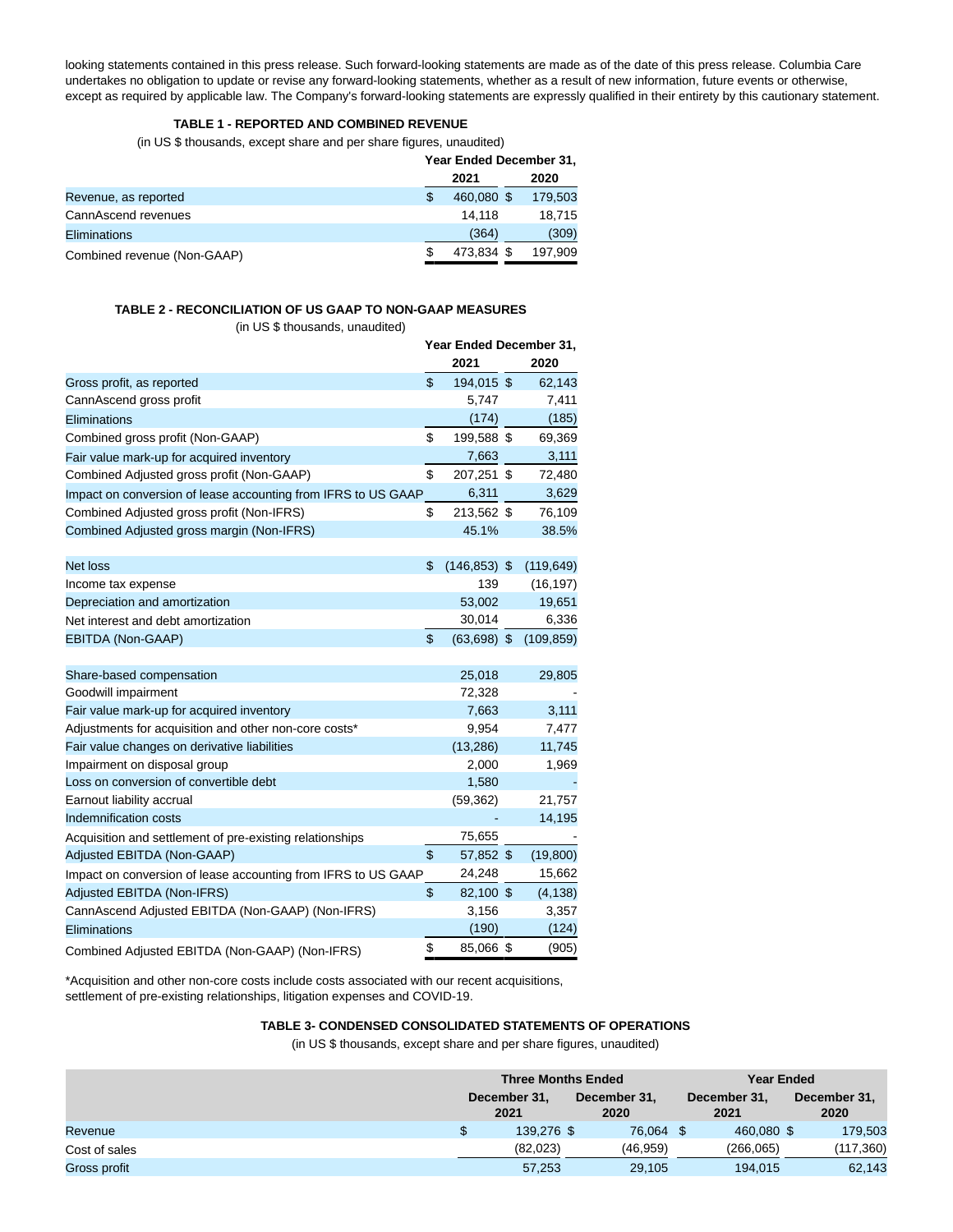| Goodwill impairment charges                                                                 | (72,328)          |             | (72, 328)   |             |
|---------------------------------------------------------------------------------------------|-------------------|-------------|-------------|-------------|
| Selling, general and administrative expenses                                                | (69, 770)         | (45, 836)   | (232, 052)  | (142, 355)  |
| Loss from operations                                                                        | (84, 845)         | (16, 731)   | (110, 365)  | (80,212)    |
| Other income (expense), net                                                                 | 30,952            | (48, 822)   | (36, 349)   | (55, 634)   |
| Income tax benefit (expense)                                                                | (770)             | 4,354       | (139)       | 16,197      |
| Net loss                                                                                    | (54,663)          | (61, 199)   | (146, 853)  | (119, 649)  |
| Net loss attributable to non-controlling interests                                          | (1,388)           | (17, 887)   | (3,756)     | (23, 862)   |
| Net loss attributable to Columbia Care shareholders                                         | (53, 275)         | (43, 312)   | (143,097)   | (95, 787)   |
| Weighted average common shares outstanding - basic and diluted                              | 370,251,917       | 264,966,556 | 338,754,694 | 232,576,117 |
| Earnings per common share attributable to Columbia Care<br>shareholders - basic and diluted | \$<br>$(0.14)$ \$ | $(0.16)$ \$ | $(0.42)$ \$ | (0.41)      |

# **TABLE 4 - RECONCILIATION OF US GAAP TO NON-GAAP MEASURES**

(in US \$ thousands, unaudited)

|                                                          |                | <b>Three Months Ended</b> | <b>Year Ended</b>    |                      |  |                      |
|----------------------------------------------------------|----------------|---------------------------|----------------------|----------------------|--|----------------------|
|                                                          |                | December 31,<br>2021      | December 31,<br>2020 | December 31,<br>2021 |  | December 31,<br>2020 |
| Net loss                                                 | $\frac{2}{3}$  | $(54,663)$ \$             | $(61, 199)$ \$       | $(146, 853)$ \$      |  | (119, 649)           |
| Income tax expense                                       |                | 770                       | (4,354)              | 139                  |  | (16, 197)            |
| Depreciation and amortization                            |                | 19,201                    | 7,457                | 53,002               |  | 19,651               |
| Net interest and debt amortization                       |                | 11,328                    | 4,576                | 30,014               |  | 6,336                |
| EBITDA (Non-GAAP)                                        | $\mathfrak{S}$ | $(23, 364)$ \$            | $(53,520)$ \$        | $(63, 698)$ \$       |  | (109, 859)           |
| Share-based compensation                                 | \$             | $6,994$ \$                | $6,721$ \$           | 25,018 \$            |  | 29,805               |
| Goodwill impairment                                      |                | 72,328                    |                      | 72,328               |  |                      |
| Fair value mark-up for acquired inventory                |                | 4,741                     | 1,346                | 7,663                |  | 3,111                |
| Adjustments for acquisition and other non-core costs     |                | 1,852                     | 3,644                | 9,954                |  | 7,477                |
| Fair value changes on derivative liabilities             |                | (6, 526)                  | 9,189                | (13, 286)            |  | 11,745               |
| Impairment on disposal group                             |                |                           | $\blacksquare$       | 2,000                |  | 1,969                |
| Loss on conversion of convertible debt                   |                |                           |                      | 1,580                |  |                      |
| Remeasurement of contingent consideration                |                | (35,780)                  | 21,757               | (59, 362)            |  | 21,757               |
| Acquisition and settlement of pre-existing relationships |                | 347                       | 14,195               | 75,655               |  | 14,195               |
| Adjusted EBITDA (Non-GAAP)                               | \$             | 20,592 \$                 | $3,332$ \$           | 57,852 \$            |  | (19, 800)            |

# **TABLE 5 - CONDENSED CONSOLIDATED STATEMENTS OF CASH FLOW**

(in US \$ thousands, unaudited)

|                                                     |                      | <b>Three Months Ended</b> |                      |  | Year Ended           |  |                      |  |
|-----------------------------------------------------|----------------------|---------------------------|----------------------|--|----------------------|--|----------------------|--|
|                                                     | December 31.<br>2021 |                           | December 31.<br>2020 |  | December 31.<br>2021 |  | December 31.<br>2020 |  |
| Net cash provided by (used in) operating activities | \$                   | $2.445$ \$                | (9.168)              |  | $(522)$ \$           |  | (49,650)             |  |
| Net cash used in investment activities              |                      | (55, 439)                 | (2,780)              |  | (191,352)            |  | (27, 322)            |  |
| Net cash provided by financing activities           |                      | 18.260                    | 30.291               |  | 202,437              |  | 89.994               |  |

# **TABLE 6 - CONDENSED CONSOLIDATED STATEMENTS OF FINANCIAL POSITION (SELECT ITEMS)**

(in US \$ thousands, unaudited)

|                                  | December 31,<br>2021 | December 31,<br>2020 |
|----------------------------------|----------------------|----------------------|
| Cash                             | \$                   | 82,198 \$<br>61,111  |
| Total current assets             |                      | 138,243<br>226,439   |
| Property and equipment, net      |                      | 114,400<br>339,692   |
| Right of use assets              | 245,541              | 193,155              |
| <b>Total assets</b>              | 1,376,511            | 727,527              |
| <b>Total current liabilities</b> |                      | 148,881<br>243,997   |
| <b>Total liabilities</b>         |                      | 440,578<br>825,688   |
| Total equity                     |                      | 286.949<br>550,823   |